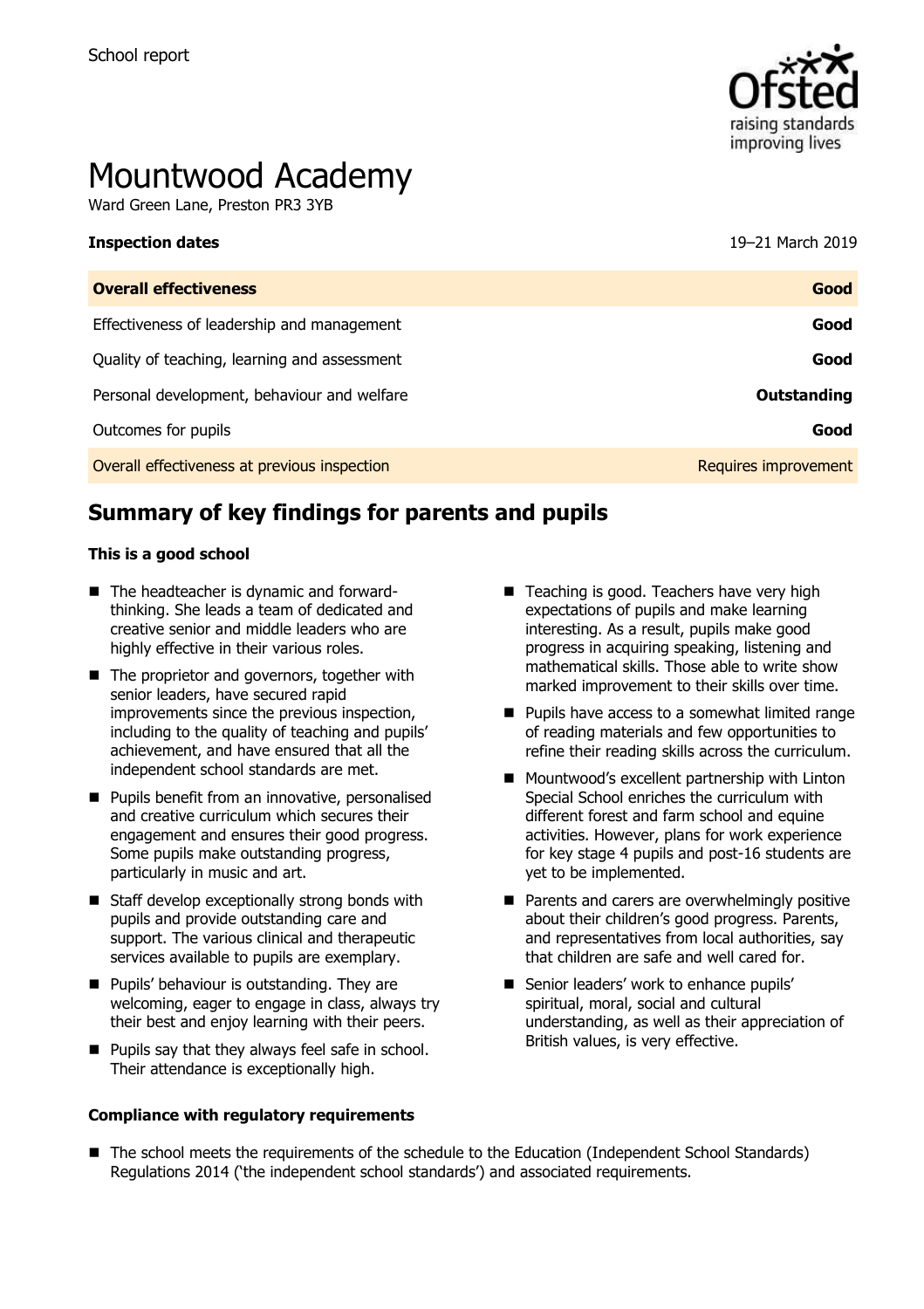

# **Full report**

## **What does the school need to do to improve further?**

- **IMPROVE the quality of teaching and learning by helping pupils to develop their reading** skills across the curriculum and providing them with access to a wider range of authors.
- **IMPROVE THE QUALITY OF LEADERSHIP AND MANAGEMENT CONCHOMOGET IN THE UP IN THE UP THE UP THE UP THE UP THE UP T** stage 4 pupils and post-16 students, to include work-based learning.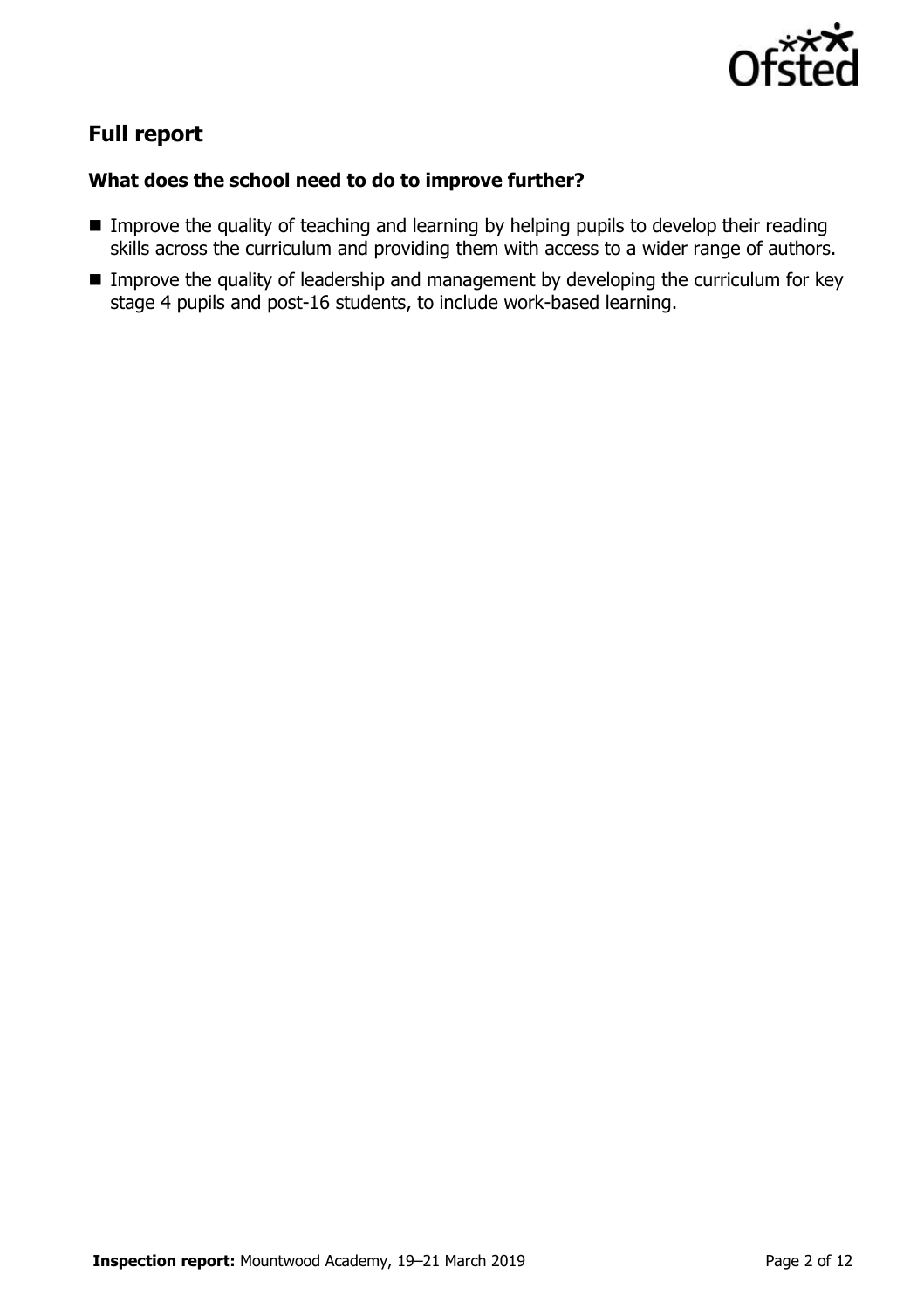

# **Inspection judgements**

#### **Effectiveness of leadership and management Good**

- The headteacher has a clear vision for the school, which is for it to be outstanding in all respects. She is highly ambitious and exceptionally well organised. This is most clearly demonstrated in the aspirational flight-paths charted for each pupil, highly effective systems for monitoring pupils' progress and focused improvement plans.
- The headteacher is methodically growing leaders, teachers and support staff, many of whom are new to the school since the previous inspection. However, leaders share the same ambition and drive as the headteacher. They are effective, innovative and determined to succeed.
- Together with all staff, and with the full involvement of the proprietor and governors, leaders are systematically addressing the areas for improvement identified from the previous inspection, most of which have been resolved. As a result, the quality of teaching and outcomes for pupils are good. Leaders have made it a priority to develop post-16 students' and key stage 4 pupils' employability skills through securing appropriate workrelated learning and work experience. However, these plans have yet to be implemented.
- The proprietor, governors and senior leaders work tirelessly to ensure that pupils are safe and their personal, social, moral and academic needs are well catered for. In addition, the proprietor and governors ensure that the school meets all the independent school standards.
- Senior leaders systematically assess the quality of teaching by checking the quality of pupils' work, talking with pupils about their learning and observing teachers' practice. Tailored training and support are available to ensure that staff have the knowledge and skills to engage pupils in learning and support their strong, and in some subjects outstanding, progress. Feedback given to teachers and teaching assistants is clear, helping them to further develop their teaching skills.
- Staff morale is very high; all staff are working towards the same common goals. Teachers and teaching assistants who spoke with the inspector indicated that leaders use professional development to encourage, challenge and support their improvement.
- All staff completed the inspection questionnaire and were eager to make it known that 'I enjoy every minute of working at Mountwood. We are supported well and have very good access to weekly training' and 'I am proud of the way we nurture our young people to be the best they can be and provide a safe, loving and fun place for them to exceed.' Typically, staff 'love' the challenge of working in the school and delight in seeing pupils thrive.
- All pupils benefit from outstanding therapeutic services delivered by highly trained specialists, teachers and teaching assistants. Compelling evidence is available, in pupils' progress files and flight-paths, of the positive impact of such therapies, which improve pupils' speaking, listening, language and communication skills and ability to participate in learning.
- $\blacksquare$  Much of the curriculum is delivered through the medium of visual and performing arts, which support pupils exceptionally well in developing their musical composition, acting, painting, puppetry, mask-making and musicianship skills. Pupils' calculation and problemsolving skills are developed well across the curriculum, as are their writing and technology skills.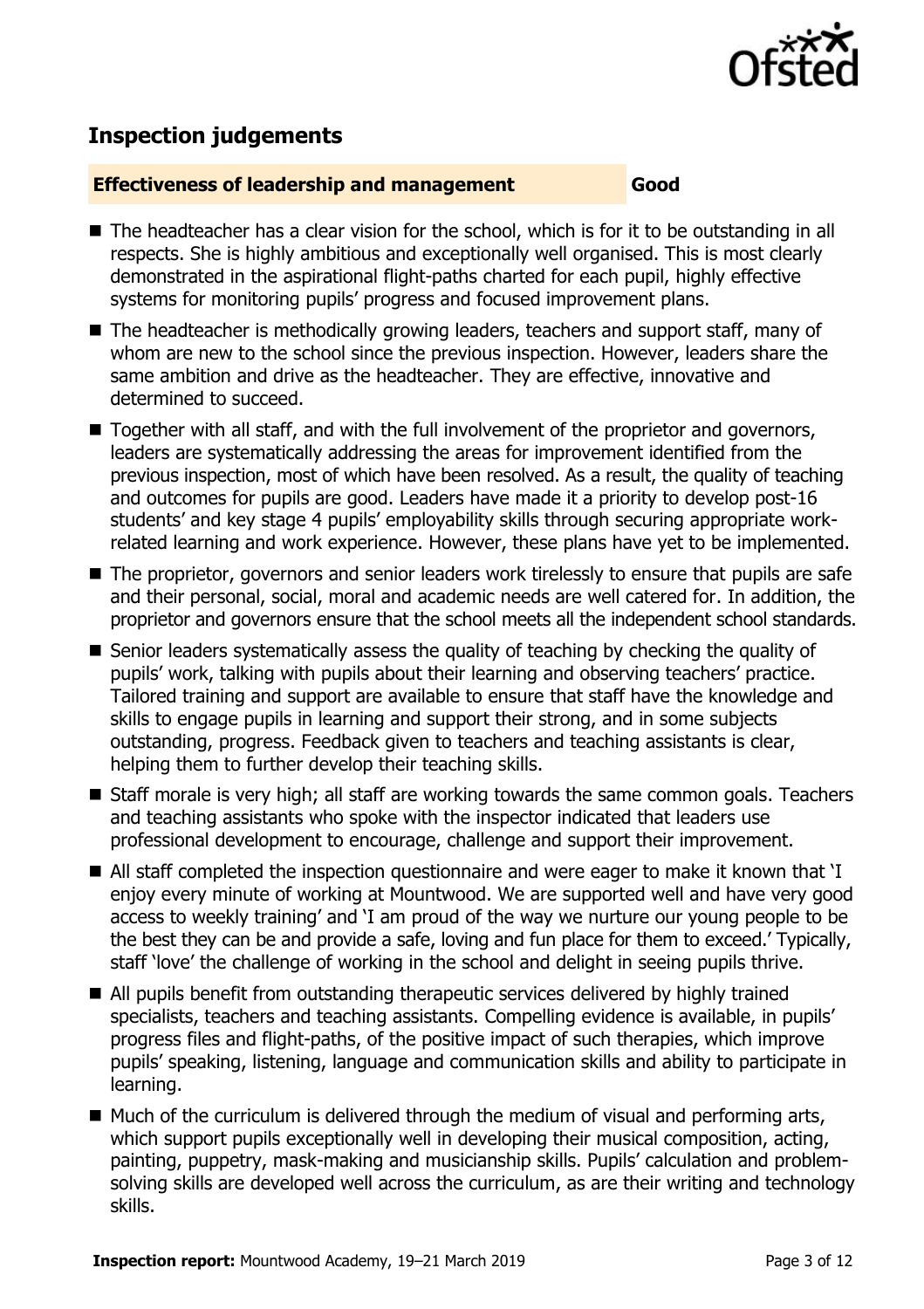

- **Parents who spoke with the inspector, as well as those who completed the inspection** questionnaire, were overwhelmingly positive about all aspects of Mountwood school. Parents typically commented that 'the school meets our children's needs and ensures we are kept up to date with relevant information on their education and well-being.'
- **Parents are highly complimentary about 'real-time' electronic means of communication.** Remotely, parents can see what their children are doing in lessons and interact with them and their teachers. Representatives from placing authorities comment that pupils settle into school life quickly and make strong progress. They also indicate that communication is good.
- Leaders' promotion of pupils' spiritual, moral, social and cultural development and their appreciation of British values is good. Pupils are aware of cultural diversity. They celebrate various customs and religious traditions, including Chinese New Year, and know of the achievement of patrons for peace, such as Martin Luther King.
- **Pupils put democratic principles into practice on the student council and observe** International Women's Day. They enjoy themed events such as Mexican and Caribbean day, where they sample curried goat, guacamole, samba and calypso music and immerse themselves in tropical customs. Closer to home, pupils read poetry and eat haggis during Burns Night and commemorate the patron saints of England, Ireland and Wales.

### **Governance**

- The proprietor and governors hold senior leaders astutely to account for the quality of teaching and the school's work to promote pupils' personal, social and academic development. Governors know the school exceptionally well. They challenge leaders and teachers to continually improve and execute their responsibilities for safeguarding diligently.
- Leaders know that the quality of teaching is good because they come into school regularly to gain first-hand knowledge. Governors tour the school, visit classrooms and engage in discussions with pupils. They have a precise understanding of how well pupils are progressing because they receive regular, comprehensive reports from senior leaders.
- Governors know exactly what the school is aiming to achieve and are fully conversant with the school's strategic priorities. Governors ask searching questions. Their leadership skills and many years' experience of working in education give them an accurate overview of the school's success in meeting its priorities.
- Governors are fully involved in the headteacher's performance management. They are trained well and work closely with leaders to ensure that the school meets all safety requirements.

## **Safeguarding**

- The arrangements for safeguarding are effective.
- All safeguarding arrangements are fit for purpose, there is a strong culture of safeguarding in the school and staff are highly vigilant. The school has a current safeguarding policy available on its website, which has been developed with close reference to the latest government guidelines on keeping children safe in education.
- Staff are trained well to spot signs of neglect and/or abuse and know precisely what to do if they are concerned about the welfare of a child. Staff, and most governors, have had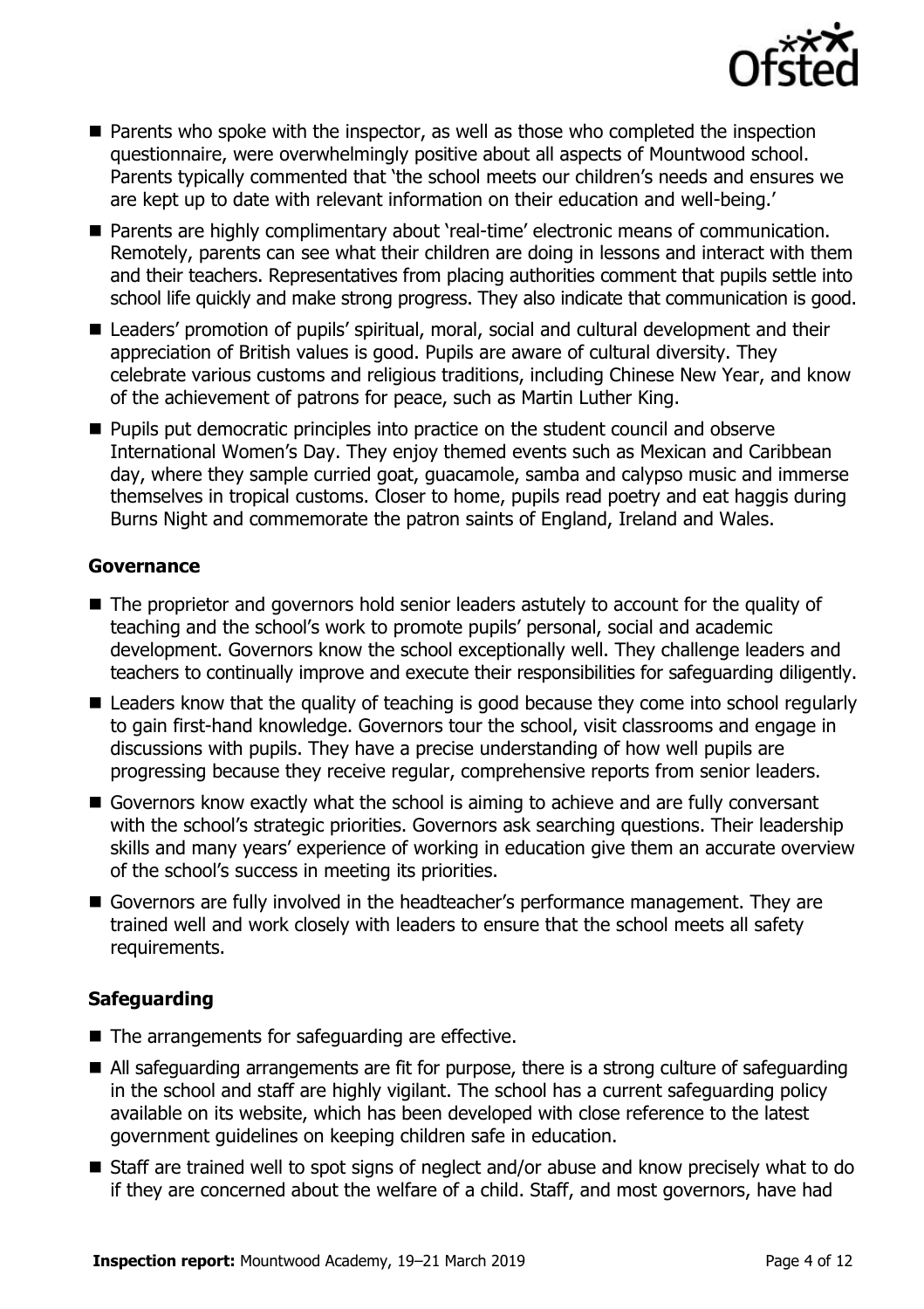

'Prevent' duty training, which is part of the government's agenda for tackling radicalisation and extremism.

- Designated safeguarding leaders are trained to a very high standard. They work effectively with external agencies to support pupils, many of whom are highly vulnerable, and are familiar with the risk assessments in each pupil's education, health and care (EHC) plan.
- All appropriate checks are made on staff to ensure that they are suitable to work with children. In addition, educational visits and activities at Linton school, including horseriding, are risk assessed to ensure pupils' safety. Risk assessments are regularly carried out to ensure the safety and security of school premises.

#### **Quality of teaching, learning and assessment Good**

- Teachers and teaching assistants are trained to a high standard. They have a thorough knowledge of pupils' individual learning needs and are conversant with each pupil's targets, as detailed in their EHC plans. Teachers have exceptionally high expectations of pupils and employ a wide range of techniques to help pupils to participate in learning. As a result, pupils enjoy discovering new things and make strong progress in a range of subjects.
- Teachers, teaching assistants and therapists have excellent relationships with pupils, whom they care about deeply. All focus on developing pupils' communication skills and, whenever possible, their ability to cooperate and work alongside their peers.
- Across the school, mathematics teaching is good. Teachers make mathematics interesting and ensure that pupils know how to apply their calculation skills to various activities, including shopping. This was exemplified in a lesson where pupils explored healthy living. With teachers, pupils acted out a shopping scenario. The use of puppets gave pupils the confidence they needed to read shopping lists, purchase cheese, tomatoes and pasta and calculate the cost of a meal.
- Teachers use effective strategies to develop pupils' language and communication skills. This was evident in an 'attention autism' class. The teacher used symbols and non-verbal communication to help pupils identify and name various colours. Thereafter, different coloured blobs of thick paint were put onto a board which was then held up so that the paints slowly dripped onto a mat. Pupils were fully engaged as they described the speed of the colours and correctly identified the first colour to drip onto the mat.
- At Linton school, pupils engage in equine activities. Teachers ensure that pupils are fully aware of their environment, the importance of safety, animal care and hygiene. Pupils have a good understanding of different horse characteristics and markings and can identify horses 'bucking', 'kicking' and 'rearing'. They also have excellent horse control when trekking and being led around the paddock by the school's trainer. Pupils know how to urge horses on, bring them to a stop and canter. More experienced riders trot, canter and jump.
- **Pupils love drama and music. This was observed as pupils created a piece of theatre, after** the style of Lazzi (comedic routines that are traditionally associated with Commedia dell'arte). Pupils demonstrated their excellent understanding of Lazzi as they looked at the audience, then at each other, laughed and left the stage in a synchronised comedic walk. Pupils are happy to engage in impromptu performances. They can quickly scramble a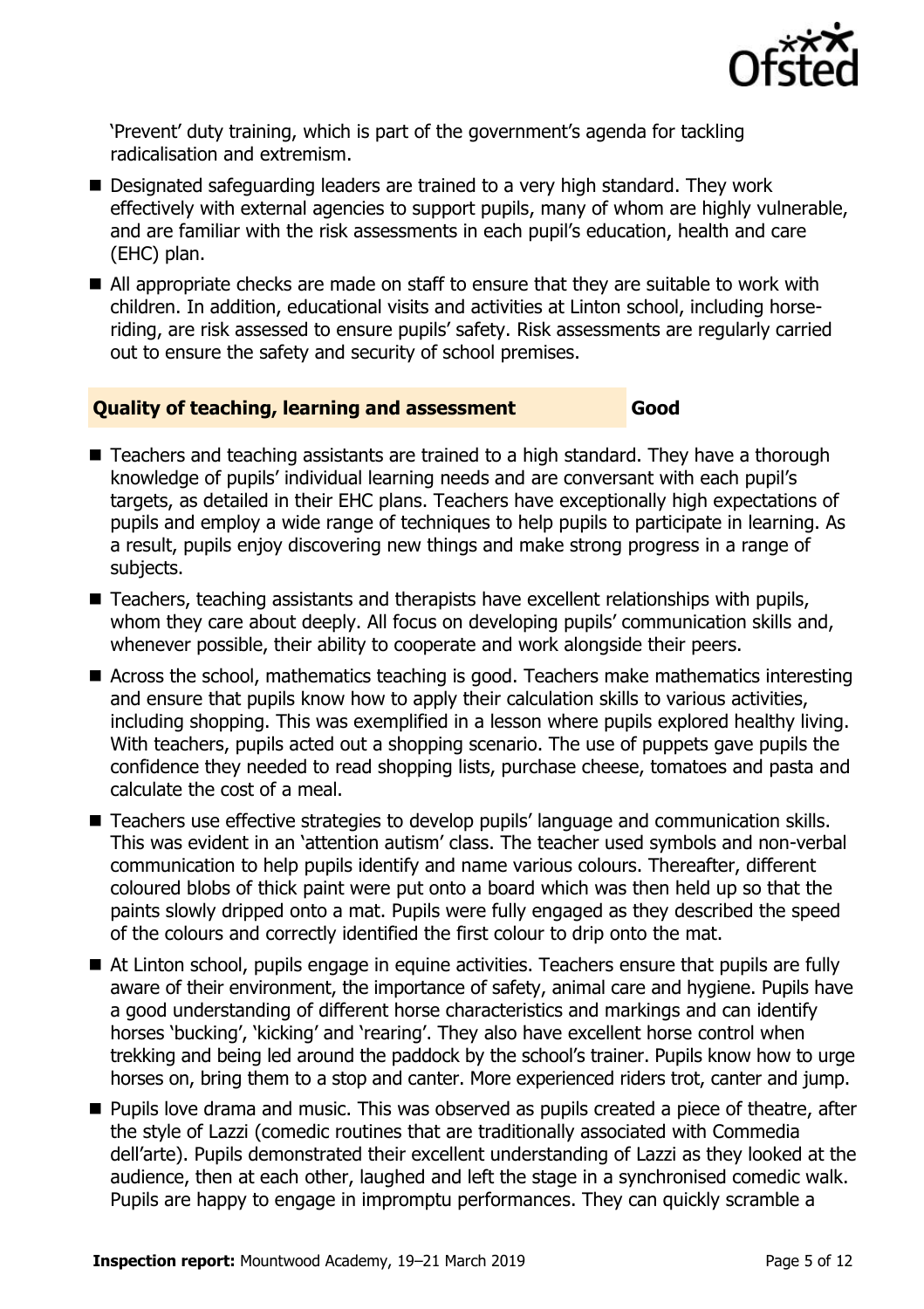

band, usually staff, and sing popular songs, such as A Million Dreams from 'The Greatest Showman' production, with supreme confidence.

- Teachers and teaching assistants are acutely aware that pupils at Mountwood experience the world in different and unique ways. Sudden loud sounds can lead to sensory overload, while the touch of soft fabrics and other materials can provide security and an excellent gateway into learning. For example, in a science class, pupils excelled in developing their understanding of growth when they planted sunflowers. Pupils enjoyed the smell, texture and warmth of the potting compost as they carefully placed seeds into pots and gently covered them over.
- Teachers encourage pupils to read; this the most able do regularly. However, few opportunities are available for pupils to practise and refine their reading skills across the curriculum. In addition, pupils are exposed to the work of a limited number of authors.

#### **Personal development, behaviour and welfare <b>COU COULDER** Outstanding

#### **Personal development and welfare**

- The school's work to promote pupils' personal development and welfare is outstanding.
- **Pupils' personal development and welfare are at the forefront of everything that staff at** Mountwood do. An extensive range of techniques are employed by staff, which help pupils to participate in various activities and reduce unnecessary anxiety.
- Innovative occupational and speech and language therapies literally help pupils to remove layers, including weighted blankets, soft toys, hats and hoods, to make eye contact and express themselves verbally. Where pupils need the comfort of a stretching sheet or have the desire for a dark space, ambient and/or scented room, facilities are available.
- **Pupils enjoy various sensory experiences, such as bouncing large format balls and** exploring textured objects, which helps to develop their coordination, confidence and interaction with the world around them.
- The school's multi-disciplinary clinical and therapy teams work closely with teaching assistants and teachers to share tried-and-tested techniques which help pupils devise strategies to manage their feelings, emotions and fears. Outstanding art therapy supports pupils in coming to terms with past traumatic experiences, barriers to learning and factors which prevent them from working alongside their peers.
- **Pupils at Mountwood make their thoughts and feelings known, in whatever way they can.** This they do as members of the school council. Recently, pupils worked closely with staff and shared their views on the construction of a new play area, now complete, which includes a large swinging tyre, various climbing frames and soft-surfaced playing area.
- At Linton, Mountwood's sister school, pupils develop excellent horticulture and animal care skills. In addition, pupils benefit from outstanding horse-riding instruction and equine therapy, which help them blossom and develop their exceptionally strong horse-control and riding skills.
- Pupils have a good understanding of healthy living and healthy eating and regularly participate in sports and physical activities. A strong culture of safety is evident in the school. Pupils know that they can approach any adult at any time and have their concerns dealt with immediately.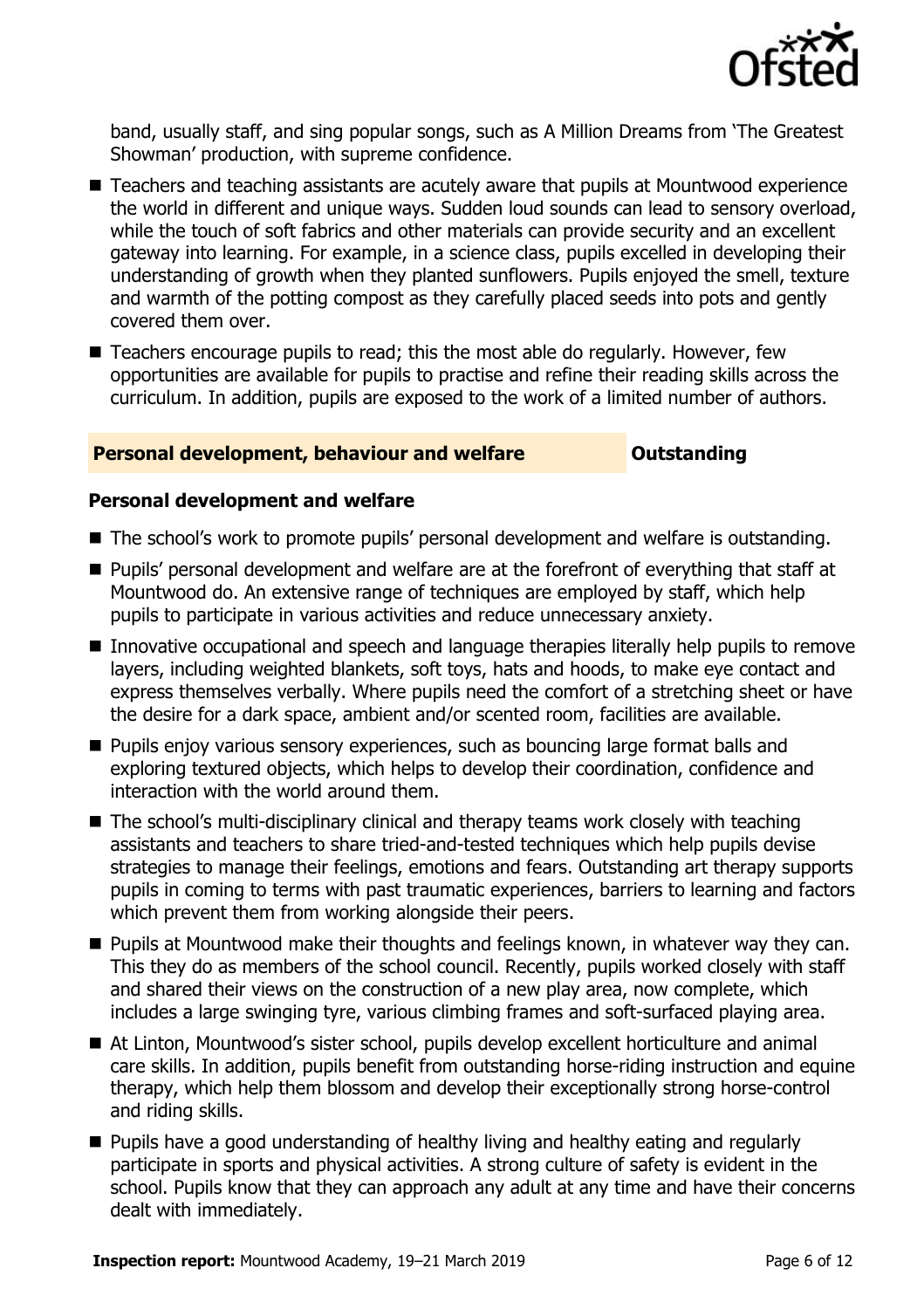

- All pupils who spoke with the inspector said that they always feel safe at school. Parents are of the view that their children are safe and well looked after. Not all pupils use electronic means of communication; some are averse to technology. However, those who spoke with the inspector know precisely how to stay safe when online.
- Pupils benefit from good independent careers advice and are made aware of different education, training and employment options. Senior leaders are currently securing external work-based learning opportunities for pupils and post-16 students in garden centres, hair and beauty salons and with local businesses.

### **Behaviour**

- The behaviour of pupils is outstanding.
- Pupils flourish at Mountwood. They rarely miss a day of school because they love learning and thrive on the special bonds they have with teachers, teaching assistants and therapists. Attendance for most is 100%. On the rare occasions when pupils find it difficult to come to school, there is always a member of staff to provide a listening ear, therapy and/or massage.
- During the inspection pupils' behaviour was outstanding. Pupils enjoy lunchtime, where they can catch up with their friends and eat a healthy meal with staff. Pupils' dining etiquette and conversation are excellent. They ensure that the dining area is clean and tidy and look after the school, which is calm and purposeful.
- All staff who completed the staff survey indicated that pupils' behaviour is at least good and stated that the school has a culture that encourages high aspirations for all pupils. Staff manage pupils' behaviour exceptionally well. They are expert at identifying triggers and averting inappropriate behaviour. In addition, staff implement many effective strategies to help pupils manage their own behaviour.
- **Pupils who spoke with the inspector said that there is no name-calling or 'nastiness' at** school, indicating that behaviour is usually good. Pupils are of the view that school life is happy and peaceful, with very few upsets.
- The school's own records show that pupils' behaviour improves immediately after they start at the school. Parents and representatives from local authorities express surprise at how quickly children, some with previously challenging behaviour, settle into school life. There are few infringements of the rules. Inspection evidence indicates that behaviour is typically outstanding over time.

#### **Outcomes for pupils Good Good**

- **Pupils make good progress. Over time, they develop their speaking, listening, verbal and** non-verbal skills well. Pupils make outstanding progress in a range of other areas, including mathematics, music, art, drama and physical education. They secure excellent skills in equine studies and animal care and gain confidence in interacting with adults and their peers.
- Most pupils make strong progress and develop good reading skills. They enjoy reading challenging books while relaxing in the school's new play and activities area and can talk, with some authority, about characters and story plots. However, opportunities for pupils to read and develop their reading skills across the curriculum are somewhat limited.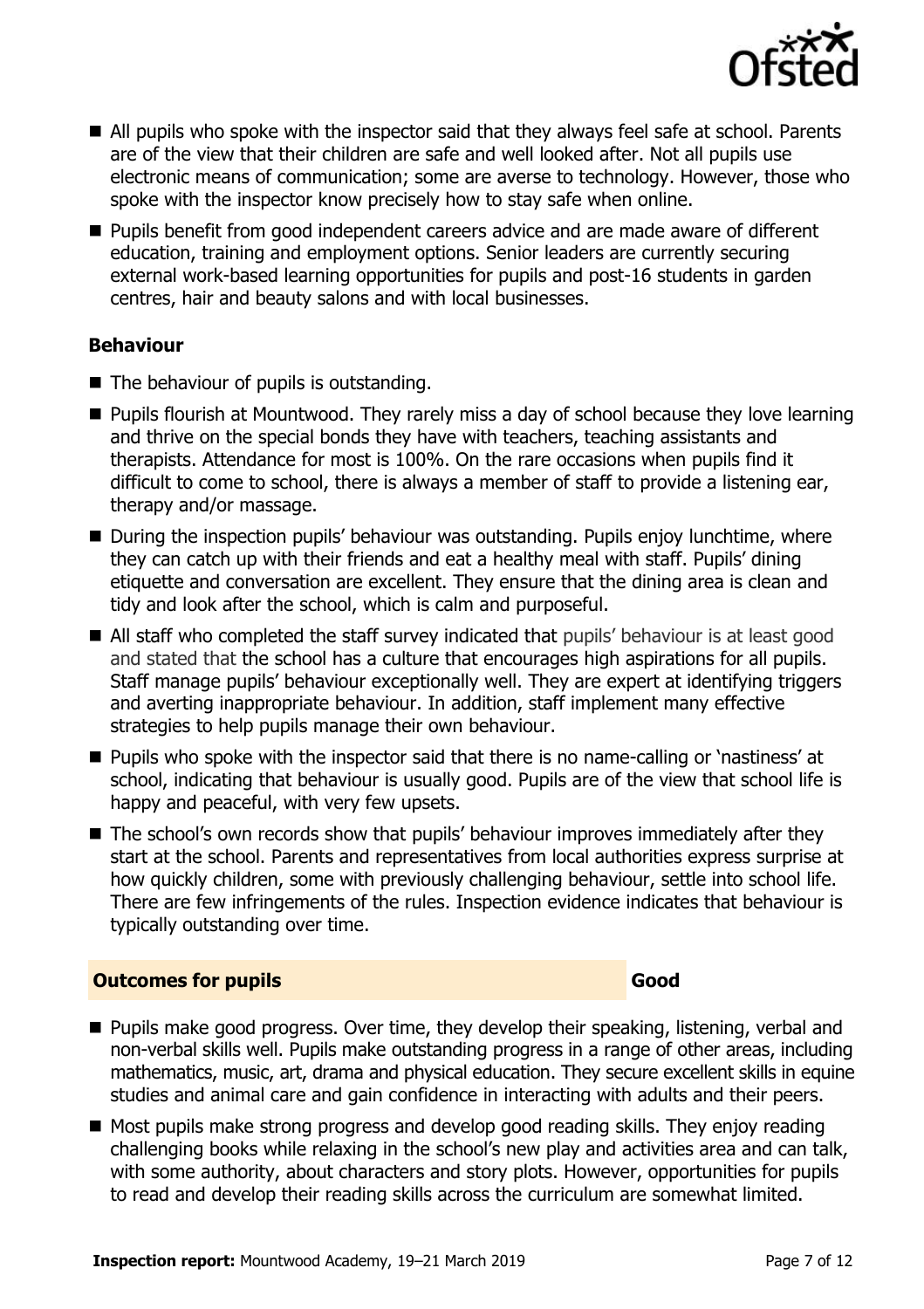

- **Pupils' progress is carefully monitored, giving teachers and senior leaders a secure** understanding of how well pupils are performing in different areas of the curriculum. Each pupil has a personal flight-path which sets out the skills and knowledge they must gain in order to realise their potential. Specialist support, including one-to-one therapy and mathematics and verbal communication sessions, are available to prevent pupils from deviating from their flight paths.
- Where appropriate, pupils have access to different qualifications, including the Arts Award, ASDAN (Award Scheme Development and Accreditation Network), literacy, mathematics and science, AQA (Assessment and Qualifications Alliance) personal development and entry-level qualifications in English and mathematics.
- **Pupils make outstanding progress in drama, where they write interesting scripts, create** and read storyboards, produce stage directions and perform for their peers, staff and families. Some pupils make outstanding progress in music and can master instruments such as the double bass, read and write music and produce their own compositions.
- All pupils are encouraged to follow their passions. Teachers encourage pupils to develop their aptitudes and abilities in areas such as model-making, pottery and fine art. Where pupils have the skills to function well in examination situations, they are encouraged to embark on GCSE courses.
- **Pupils make good progress in developing their fine motor skills, as seen in the vast** improvement in the quality of their written work over time. They participate in 'messy play' and various sensory and physical activities which limber them up and vastly improve their coordination. Pupils unable to hold pens and pencils communicate in other ways. For example, pupils use large formal brushes and express themselves through painting.
- All pupils at Mountwood have an EHC plan. The school's own records show that pupils routinely meet, and in some cases exceed, their personal targets and develop strong speaking, listening and calculation skills. The school's highly effective multi-disciplinary team and special educational needs practitioner know that there is always a way to help pupils participate in learning. The success of their work is evident in pupils' good progress and participation in many different areas of the curriculum.
- All pupils have progress and improvement plans, which identify their goals and aspirations and link to tailored curriculums. Plans identify pupils' next steps, indicating the support they need to successfully transition from one key stage to another.
- **Pupils develop their entrepreneurial, communication and customer service skills well in** the Creative Café. With a set budget, they take to the local shops to buy various ingredients, including for the cakes they bake and sandwiches, which are dispensed to peers and staff from the café. Such activities help pupils prepare for the next stage of their learning and/or employment after leaving school.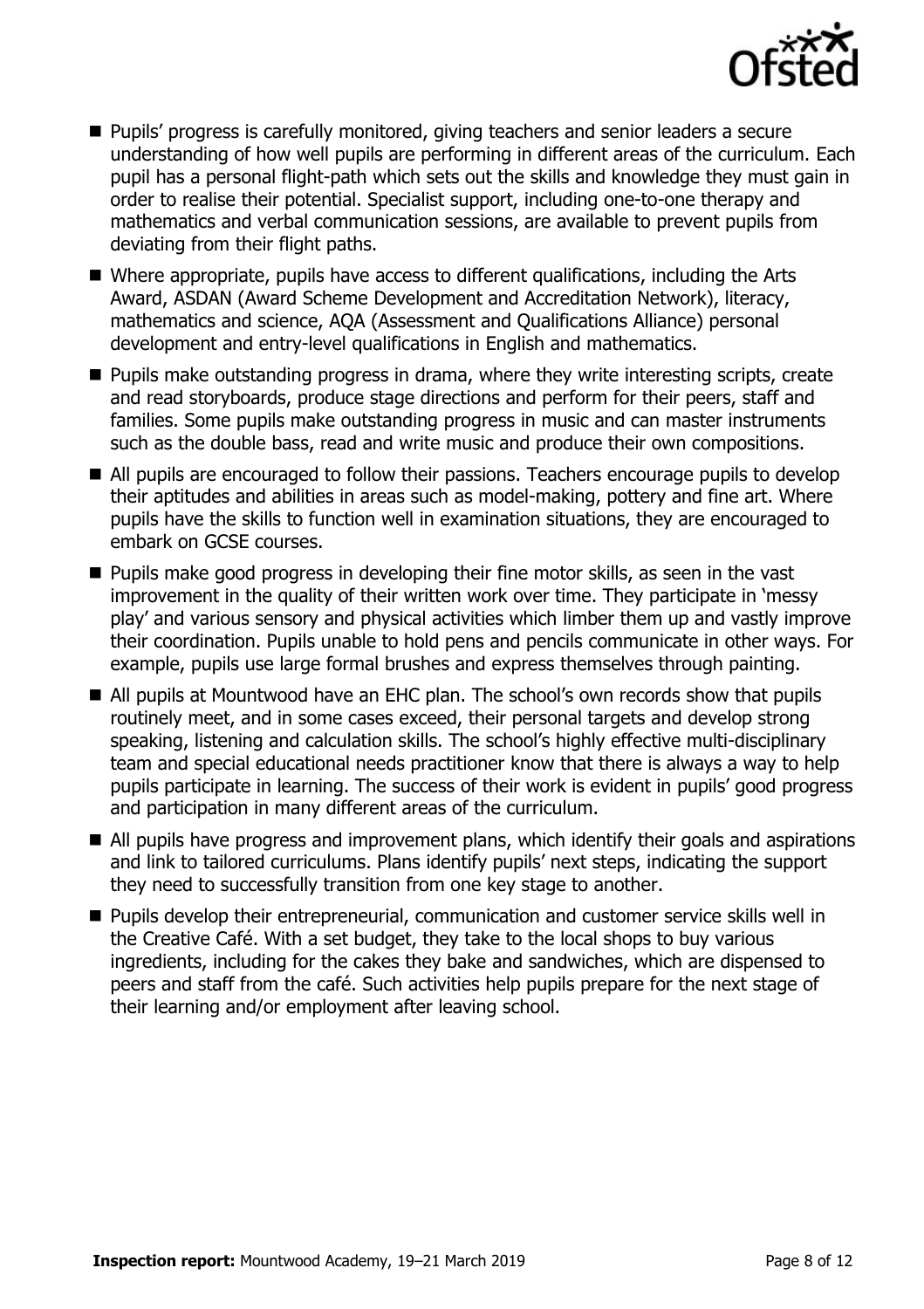

# **School details**

| Unique reference number  | 136069   |
|--------------------------|----------|
| DfE registration number  | 888/6056 |
| <b>Inspection number</b> | 10067907 |

This inspection was carried out under section 109(1) and (2) of the Education and Skills Act 2008, the purpose of which is to advise the Secretary of State for Education about the school's suitability for continued registration as an independent school.

| Type of school                      | Other independent special school     |
|-------------------------------------|--------------------------------------|
| School category                     | Independent school                   |
| Age range of pupils                 | 8 to 25                              |
| Gender of pupils                    | Mixed                                |
| Number of pupils on the school roll | 22                                   |
| Number of part-time pupils          | <b>None</b>                          |
| Proprietor                          | Roc Northwest Ltd                    |
| Chair                               | Katie Stephens                       |
| Headteacher                         | <b>Emily Haddock</b>                 |
| Annual fees (day pupils)            | £50,000-£70,000                      |
| Telephone number                    | 01524 762222                         |
| <b>Website</b>                      | http://mountwoodacademy.lancs.sch.uk |
| <b>Email address</b>                | Emily.haddock@mountwoodacademy.co.uk |
| Date of previous inspection         | 12-14 September 2017                 |

### **Information about this school**

- Mountwood Academy is an independent special school. The school is located on the outskirts of Preston. The school caters for young people with autism. They are all placed in the school and funded by different local authorities from across England and Scotland.
- The executive headteacher is also the headteacher of Linton Special School, which is based in Ribchester near Preston.
- Mountwood provides `... a spacious, calm and safe environment in which young people can thrive and learn … facilities fully support our creative learning curriculum and a "Total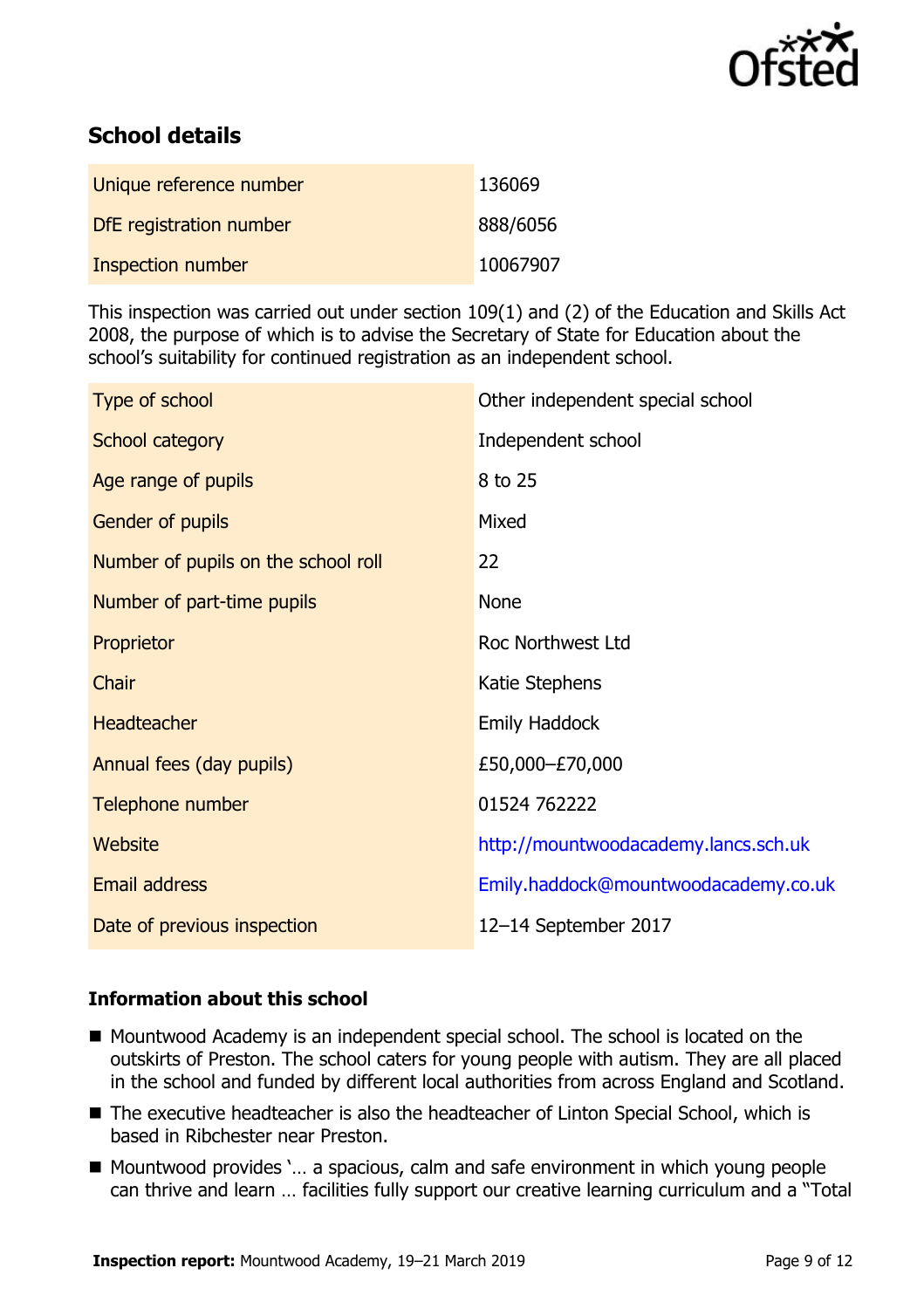

Communication" approach to education for children who do not use much, if any, spoken language.'

- All pupils have an EHC plan. The school does not currently make use of any alternative provision. Mountwood works closely with its sister school, where pupils engage in farm and forest school activities and horse riding.
- A material change inspection was carried out in July 2018 at the request of the Department for Education. This was because the proprietor applied to change the school's age range from eight to 19 to eight to 25 years. The school currently caters for 22 pupils and students; none is over the age of 19.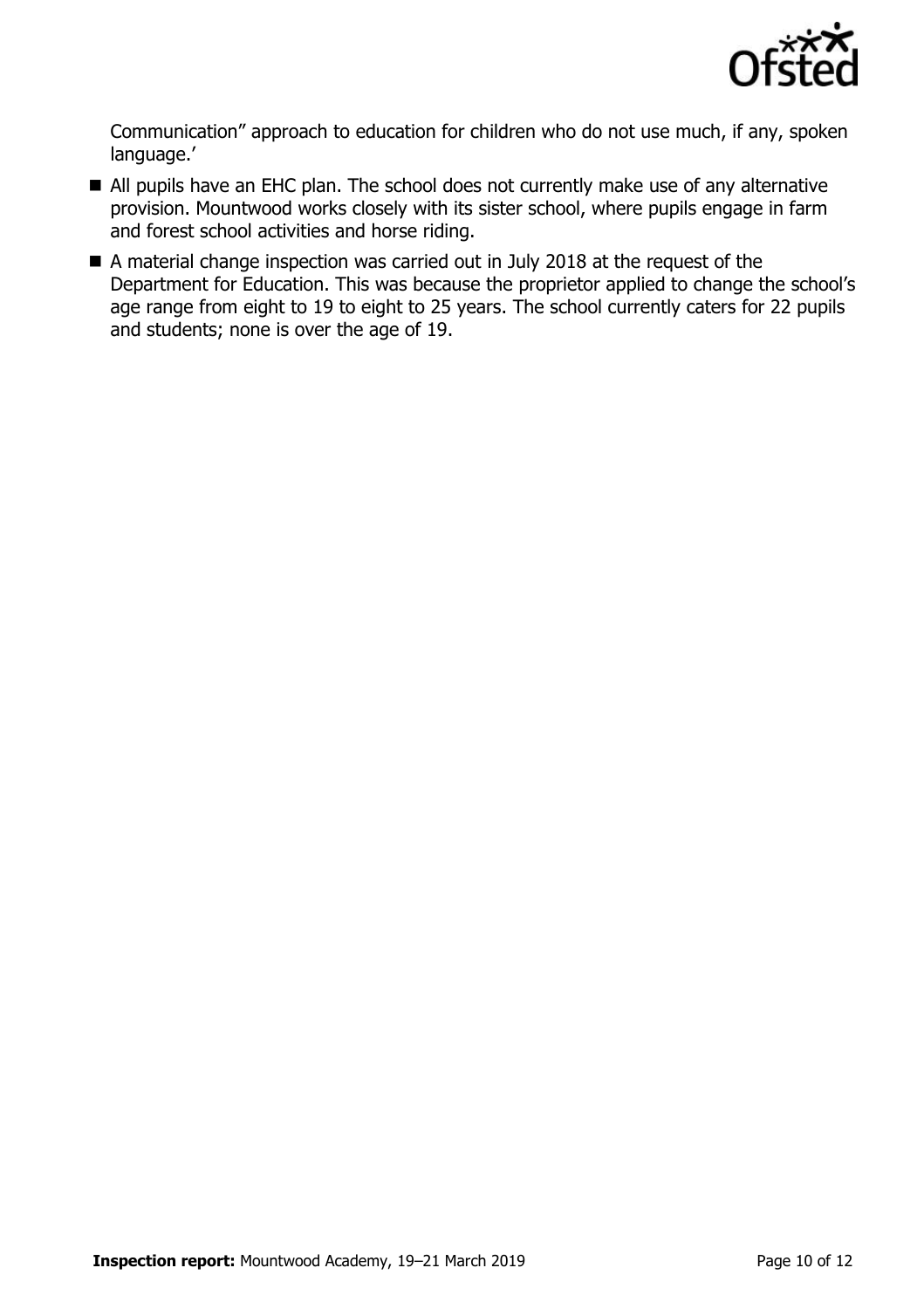

# **Information about this inspection**

- The inspector observed learning in a range of subjects, including English, science, mathematics, art, music, physical education (PE) and drama. The inspector also observed teaching and horse riding at Linton Special School. All lessons were observed jointly with senior leaders. Pupils' work and assessment files were scrutinised during observations and separately.
- $\blacksquare$  Meetings were held with two governors, including the chair of the governing body.
- Meetings were also held with the executive headteacher, assistant headteachers responsible for areas including the curriculum, outcomes, post-16 provision and pupils' achievement, behaviour and attendance, and leaders responsible for training and development, maintenance and safeguarding.
- The inspector also met with the school's multi-disciplinary team, which is the school's specialist therapy and clinical team.
- Telephone conversations were held with parents and representatives from local authorities. The inspectors held informal discussions with pupils and students throughout the course of the inspection.
- The inspector read 12 text messages submitted by parents during the inspection and considered 12 responses to Ofsted's online survey, Parent View. Responses to the inspection questionnaires completed by 30 members of staff were also considered. There were no responses to the pupil questionnaire.
- The inspector examined a range of documentary evidence. This included checks on the quality of teaching, safeguarding documentation, including risk assessments, various records of pupils' achievement, attendance and behaviour, development plans and the school's records and checks on the suitability of staff to work with children. In addition, inspectors scrutinised the school's development plans and reviews of its own performance.

#### **Inspection team**

Lenford White, lead inspector **CERC CONTER CONTEX CONTEX CONTEX CONTEX CONTEX CONTEX CONTEX CONTEX CONTEX CONTEX CONTEX CONTEX CONTEX CONTEX CONTEX CONTEX CONTEX CONTEX CONTEX CONTEX CONTEX CONTEX CONTEX CONTEX CONTEX CONT**